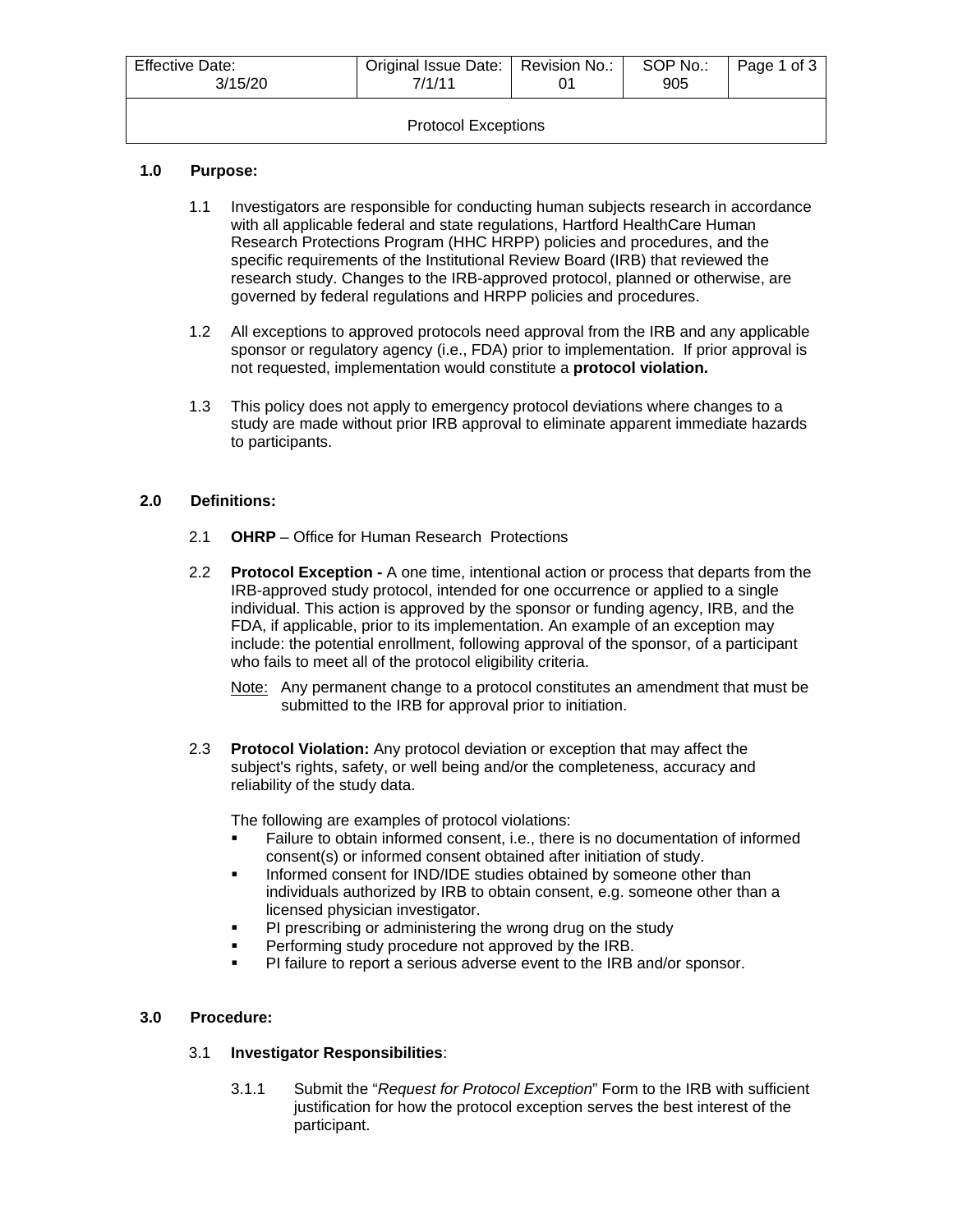| Original Issue Date:   Revision No.:<br><b>Effective Date:</b><br>3/15/20<br>7/1/11 |  |  | SOP No.:<br>905 | Page 2 of 3 |  |
|-------------------------------------------------------------------------------------|--|--|-----------------|-------------|--|
| <b>Protocol Exceptions</b>                                                          |  |  |                 |             |  |

- 3.1.2 Supporting documentation of pre-approval of the protocol exception by the sponsor and/or FDA, if applicable, must be included.
- 3.1.3 Maintain all documentation of pre-approval by the sponsor and/or FDA, if applicable, and IRB approval of the exception in the research study file.

### 3.2 **IRB Responsibilities**:

- 3.2.1 Protocol exceptions may be reviewed either by the expedited review process or by the convened board depending upon the type of research and nature of the exception request.
- 3.2.2 If the research involves an investigational agent (drug, biologic, or device) prior approval of the protocol exception by the sponsor and/or funding agency is also required.
- 3.2.3 When the research involves an investigational significant risk device and the protocol exception may affect the scientific soundness of the plan or the rights, safety, or welfare of the participants, FDA pre-approval is also required [21 CFR 812.150(4)].
- 3.2.4 The IRB Chair or designee will determine the level of review required for the protocol exception.
- 3.2.5 Expedited review may be conducted by the IRB Chair or by one or more of the experienced IRB members designated by the Chair.
	- 3.2.5.1 For expedited review, the assigned reviewer(s) receive:
		- 3.2.5.1.1 The current approved protocol;
		- 3.2.5.1.2 The "*Request for Protocol Exception*" Form;
		- 3.2.5.1.3 Protocol Summary Abstract;
		- 3.2.5.1.4 Current IRB-approved consent form.
		- 3.2.5.1.5 Supporting documents and other pertinent materials.
	- 3.2.5.2 The protocol exception is evaluated to determine if the exception will increase the risk to the participant or jeopardize the integrity of the research data.
	- 3.2.5.3 The reviewer(s) may:
		- 3.2.5.3.1 Approve the exception as written;
		- 3.2.5.3.2 Require modifications; or
		- 3.2.5.3.3 Refer to the full committee for review.
	- 3.2.5.4 If expedited review, at the next convened meeting, all IRB members are informed via the agenda of any items that have been approved under this procedure
- 3.2.6 Full Board review
	- 3.2.6.1 If the protocol exception is to be reviewed by the convened IRB, all board members will receive: